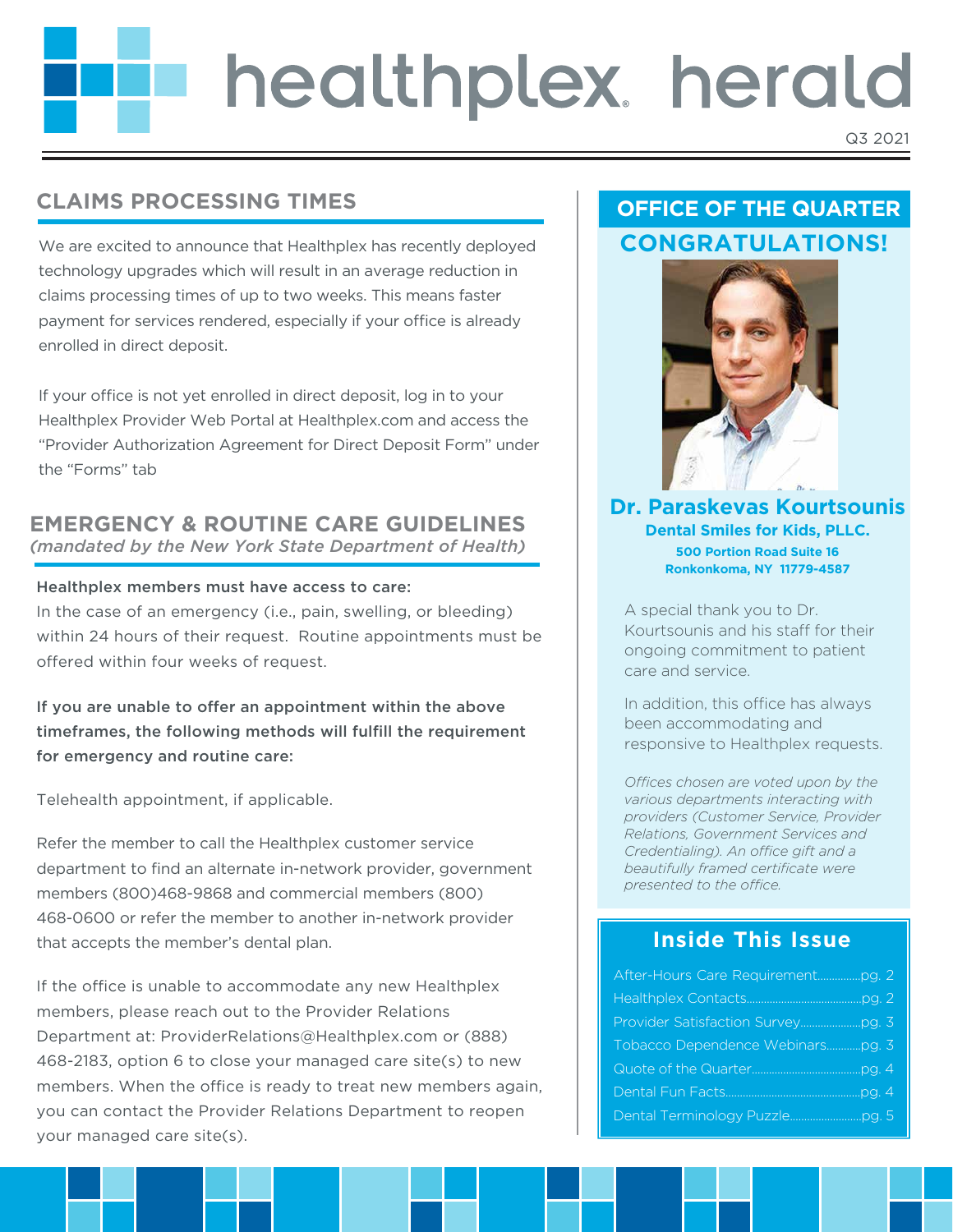## **HEALTHPLEX CONTACTS AFTER-HOURS CARE REQUIREMENT**

Healthplex survey calls are made "after" normal business hours to verify that providers are either available to take patient calls or have a mechanism in place to direct patients appropriately on how to obtain emergency care 24 hours a day, 7 days a week, as mandated by the New York State Department of Health. This regulatory requirement can be met if the office has one or more of the following options in place:

- A recorded message with an emergency number/in 1. network covering doctor.
- 2. A recorded message informing members to contact Healthplex at 1-800-468-9868.
- 3. An answering service
- 4. Return a message left within 24 hours



**healthplex.com**

## **Fax Numbers**

**Claims........................516-542-2614 Provider Relations.....516-228-9571**



#### ProviderRelations@healthplex.com

This email can be used to contact our Provider Relations Dept., for the following issues:

- 1. Opening or closing your office to new patients
- 2. Fee increase requests
- 3. Adding additional locations, associates
- 4. Terminating from any Healthplex programs
- 5. If you are changing your Tax ID number
- 6. If you are moving or ownership is changing
- 7. Contracting requests
- 8. Plan frequency questions
- 9. Provider manual questions

#### Info@healthplex.com

This email can be used for any member issues. I.e, checking member eligibility, claim issues and patient dismissals

## **Phone Numbers**

#### **Provider Hotline.......888-468-2183**

- *(Options)*
- 1. Eligibility
- 2. Urgent Referrals
- Website Support 3.
- 4. Claims Automated System
- 5. Contracting (Commercial Programs)
- 6. Contracting (Government Programs)
- 7. Panel Participation

#### **UM Clinical Review....888-468-5182**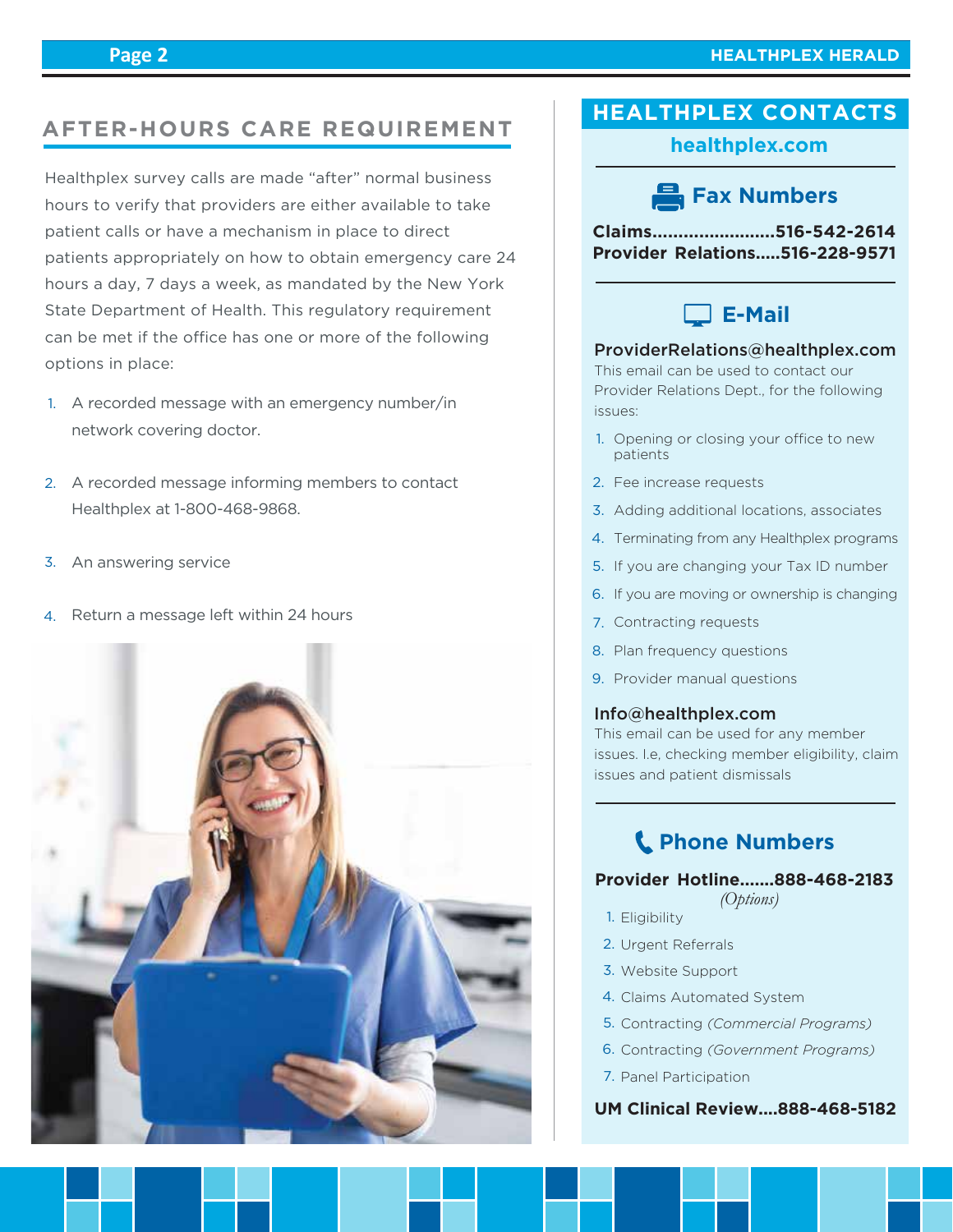

## **HEALTHPLEX PROVIDER SATISFACTION SURVEY**

Healthplex values your opinion and we strongly encourage you to complete the provider satisfaction survey. Your office's feedback on your experience and interaction with Healthplex in 2021 is very important to us! Responding to the survey will enter your office for a chance at a \$300 gift card!



The Healthplex provider satisfaction survey will be available to complete on our website www.Healthplex.com, starting on September 15th, 2021. Your office will receive notification when the survey is available.



## **TOBACCO DEPENDENCE WEBINARS**

New York State Smokers' Quitline will be hosting a free two-part webinar on treating tobacco dependency from a dental viewpoint.

- The first webinar, "Getting your patients to quit: Smoking cessation interventions in the dental setting", will be held on Thursday, September 16th.
- The second webinar, "Tobacco cessation lessons in the dental setting: Perspectives from motivating dental patients to quit", will be held on Thursday, October 6th.
- Both webinars will be one-hour each beginning at 12pm EST
- Those who attend will receive 1 CE credit
- Please visit the New York State Smokers' Quitline link, nysmokefree.us5.list-manage.com/subscribe?u=d4a3a68c43afe574b5b413d96&id=86cbe00044, to register for the webinars or call 1-866- NY Quits (1-866-697-8487).

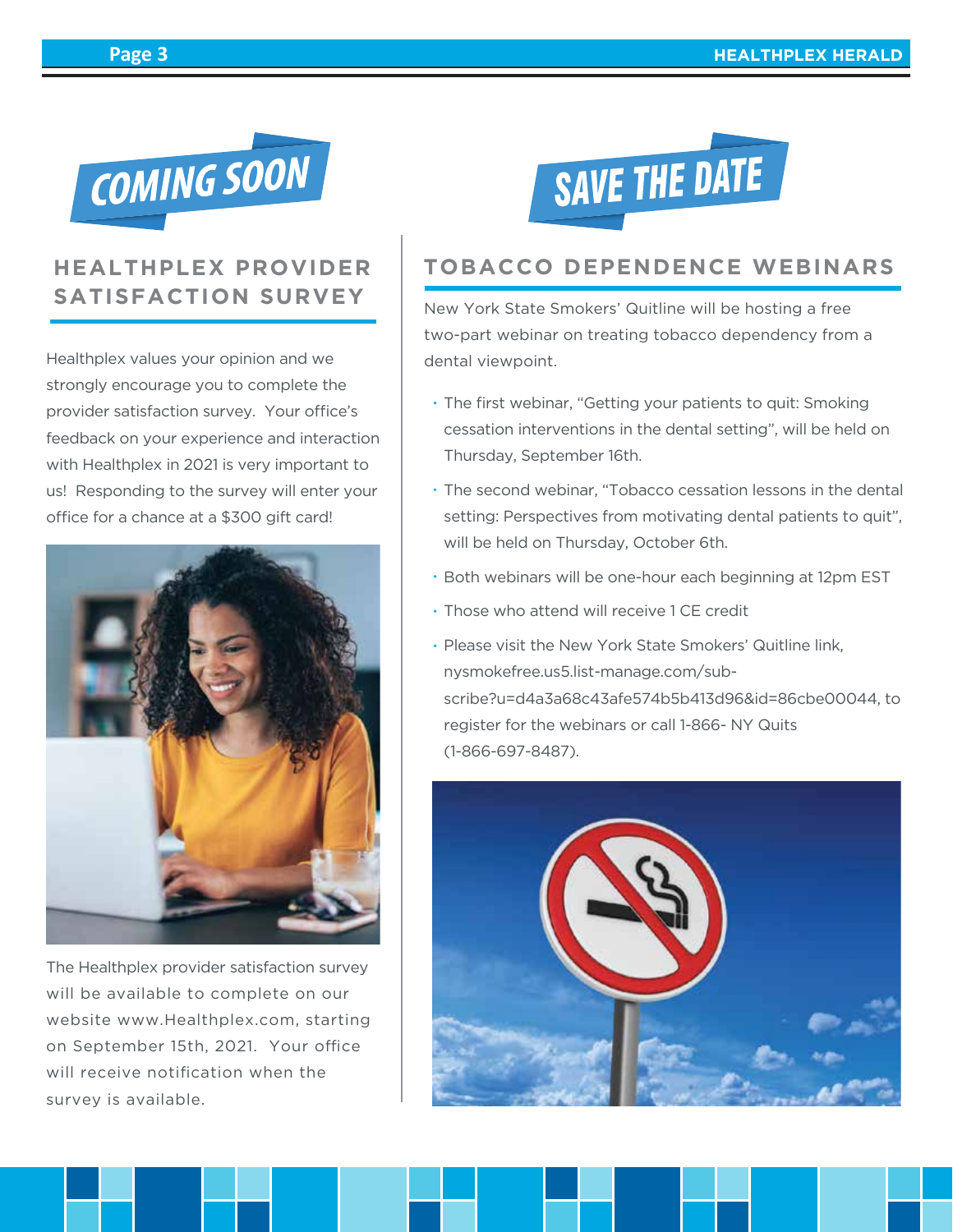## **DENTAL FUN FACTS**



You can tell a dolphin's age by its teeth. Just like trees, dolphin's teeth have rings inside them that tell how old they are. Their teeth are permanent, but they don't use them for chewing. Dolphins swallow their food whole because they have no muscle in their jaws.



Floss is quite durable. A West Virginia inmate once used dental floss to braid a rope, which he used to scale a building and escape in 1992.



Toothpicks are the object most often choked on by Americans.



The cotton candy making machine that made widely consumed cotton candy possible was co-invented by a dentist. Before it was cotton candy, the fluffy confection was called "fairy floss."



The most valuable tooth belonged to Sir Isaac Newton. In 1816, one of his teeth was sold in London for \$3,633.00, or in today's terms, \$35,700.00. The tooth was set in a ring.

## **QUOTE OF THE QUARTER**



*"Sometimes we're tested not to show our weaknesses, but to discover our strengths"*

 *– Success.com*